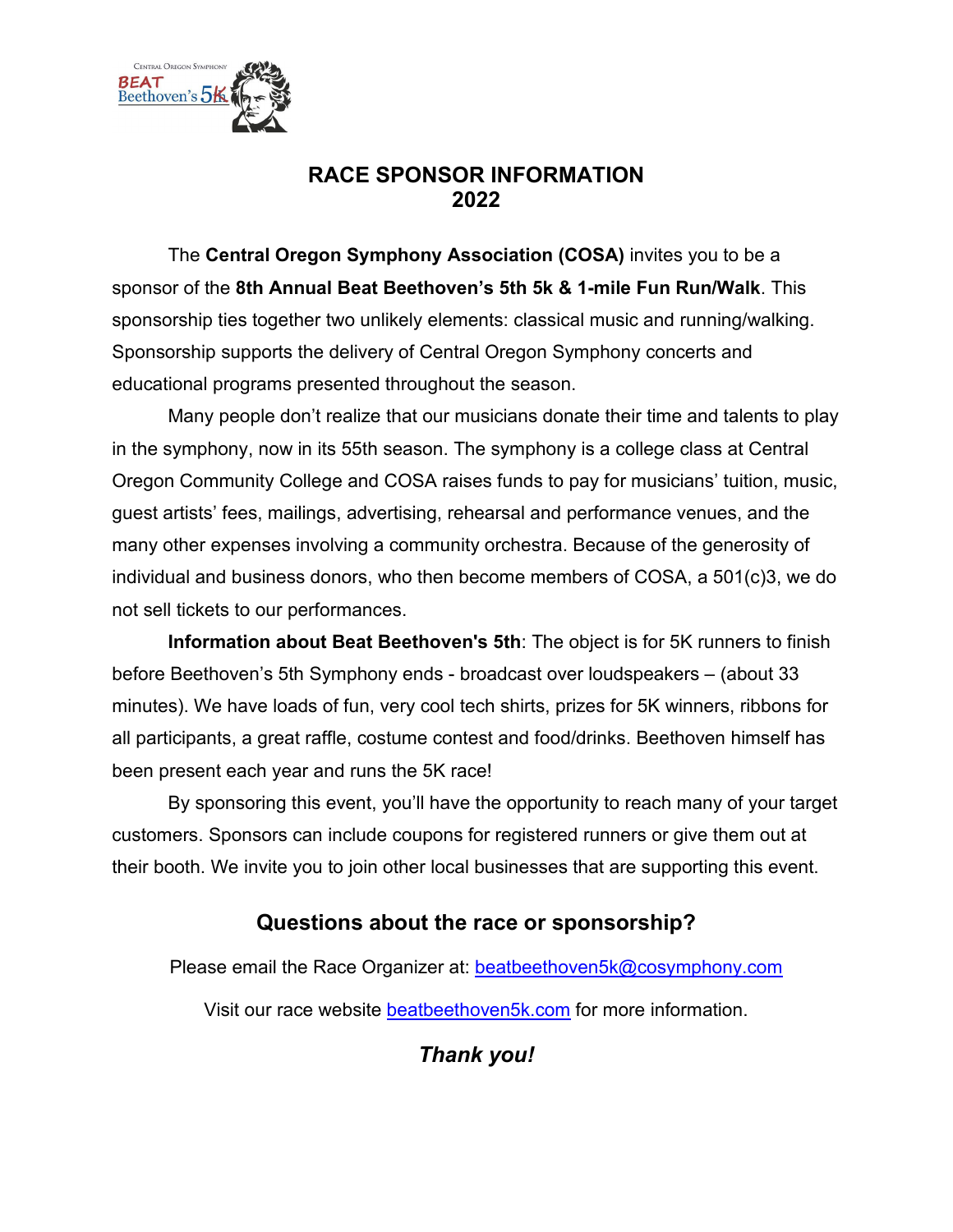

## **SPONSOR LEVELS**

### **FREE KIDS' OBSTACLE COURSE SPONSOR - \$795 (ONE available)**

- Logo on all advertisements for the race as **SOLE sponsor of the Kids Obstacle Course**
- Logo with hyperlink on [beatbeethoven5k.com](https://www.beatbeethoven5k.com/)
- **Four** complimentary entries to either 5K or 1 mile
- Logo on race t-shirts
- Logo on all printed advertisements for the race
- Display table at event (provided by sponsor)
- Sponsor recognition during race day announcements
- Benefits of Central Oregon Symphony concert sponsorship
	- o *Logo in printed program for fall, winter, and spring concert series*
	- o *Business-level tickets to 2022-23 symphony season*
	- o *Recognition in pre-concert slide show*
	- o *Logo with hyperlink on* [cosymphony.com](https://cosymphony-my.sharepoint.com/personal/info_cosymphony_com/Documents/BB5K/cosymphony.com)

### **MAESTRO LEVEL/TITLE SPONSOR - \$795**

- Logo on all advertisements for the race as **TITLE SPONSOR**
- Logo with hyperlink on [beatbeethoven5k.com](https://www.beatbeethoven5k.com/)
- **Four** complimentary entries to either 5K or 1 mile
- Logo on race t-shirts
- Logo on all printed advertisements for the race
- Display table at event (provided by sponsor)
- Sponsor recognition during race day announcements
- Benefits of Central Oregon Symphony concert sponsorship
	- o *Logo in printed program for fall, winter, and spring concert series*
	- o *Business-level tickets to 2022-23 symphony season*
	- o *Recognition in pre-concert slide show*
	- o *Logo with hyperlink on* [cosymphony.com](https://cosymphony-my.sharepoint.com/personal/info_cosymphony_com/Documents/BB5K/cosymphony.com)

## **ORCHESTRA LEVEL/SUPPORTING SPONSOR - \$595**

- Logo on all advertisements for the race as **SUPPORTING SPONSOR**
- Logo with hyperlink on [beatbeethoven5k.com](https://www.beatbeethoven5k.com/)
- **Two** complimentary entries to either 5K or 1 mile
- Logo on race t-shirts
- Logo on all printed advertisements for the race
- Display table at event (provided by sponsor)
- Sponsor recognition during race day announcements
- Benefits of Central Oregon Symphony concert sponsorship
	- o *Listed as Orchestra Level sponsor in printed program for fall, winter, and spring concert series*
	- o *Business-level tickets to 2022-23 symphony season*
	- o *Recognition in pre-concert slide show*
	- o *Logo with hyperlink on* [cosymphony.com](https://cosymphony-my.sharepoint.com/personal/info_cosymphony_com/Documents/BB5K/cosymphony.com)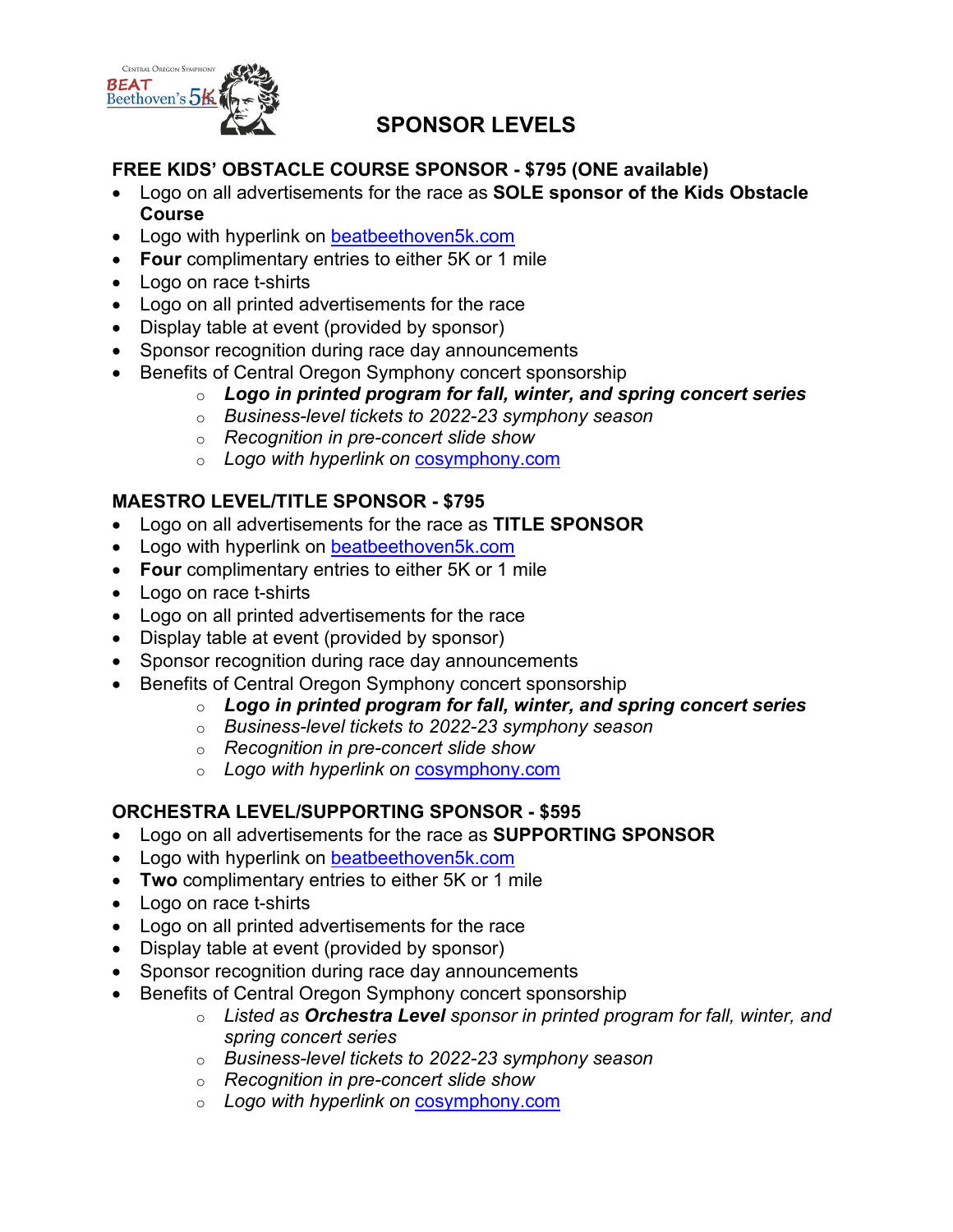### **ENSEMBLE LEVEL SPONSOR - \$350**

- Logo on all advertisements for the race as **ENSEMBLE SPONSOR**
- Logo with hyperlink on **beatbeethoven5k.com**
- **Two** complimentary entries to either 5K or 1 mile
- Logo on race t-shirts
- Logo on all printed advertisements for the race
- Display table at event (provided by sponsor)
- Sponsor recognition during race day announcements
- Benefits of Central Oregon Symphony concert sponsorship
	- o *Listed as Ensemble Level sponsor in printed program for fall, winter, and spring concert series*
	- o *Business-level tickets to 2022-23 symphony season*
	- o *Recognition in pre-concert slide show*
	- o *Logo with hyperlink on* [cosymphony.com](https://cosymphony-my.sharepoint.com/personal/info_cosymphony_com/Documents/BB5K/cosymphony.com)

### **WATER STATION - \$300 (TWO available)**

- Logo on all advertisements for the race as **WATER STATION SPONSOR**
- Logo with hyperlink on [beatbeethoven5k.com](https://www.beatbeethoven5k.com/)
- **Two** complimentary entries to either 5K or 1 mile
- Logo on race t-shirts
- Logo on all printed advertisements for the race
- Display table at event (provided by sponsor)
- Sponsor recognition during race day announcements
- Benefits of Central Oregon Symphony concert sponsorship
	- o *Name in printed program for fall, winter, and spring concert series*
	- o *Business-level tickets to 2022-23 symphony season*
	- o *Recognition in pre-concert slide show*
	- o *Logo with hyperlink on* [cosymphony.com](https://cosymphony-my.sharepoint.com/personal/info_cosymphony_com/Documents/BB5K/cosymphony.com)

### **MEDIA SPONSOR - three color ads in exchange as Media Sponsor**

- Logo on all advertisements for the race as **MEDIA SPONSOR**
- Logo with hyperlink on [beatbeethoven5k.com](https://www.beatbeethoven5k.com/)
- **Two** complimentary entries to either 5K or 1 mile
- Logo on race t-shirts
- Logo on all printed advertisements for the race
- Display table at event (provided by sponsor)
- Sponsor recognition during race day announcements
- Benefits of Central Oregon Symphony concert sponsorship
	- o *Name in printed program for fall, winter, and spring concert series*
	- o *Business-level tickets to 2022-23 symphony season*
	- o *Recognition in pre-concert slide show*
	- o *Logo with hyperlink on* [cosymphony.com](https://cosymphony-my.sharepoint.com/personal/info_cosymphony_com/Documents/BB5K/cosymphony.com)